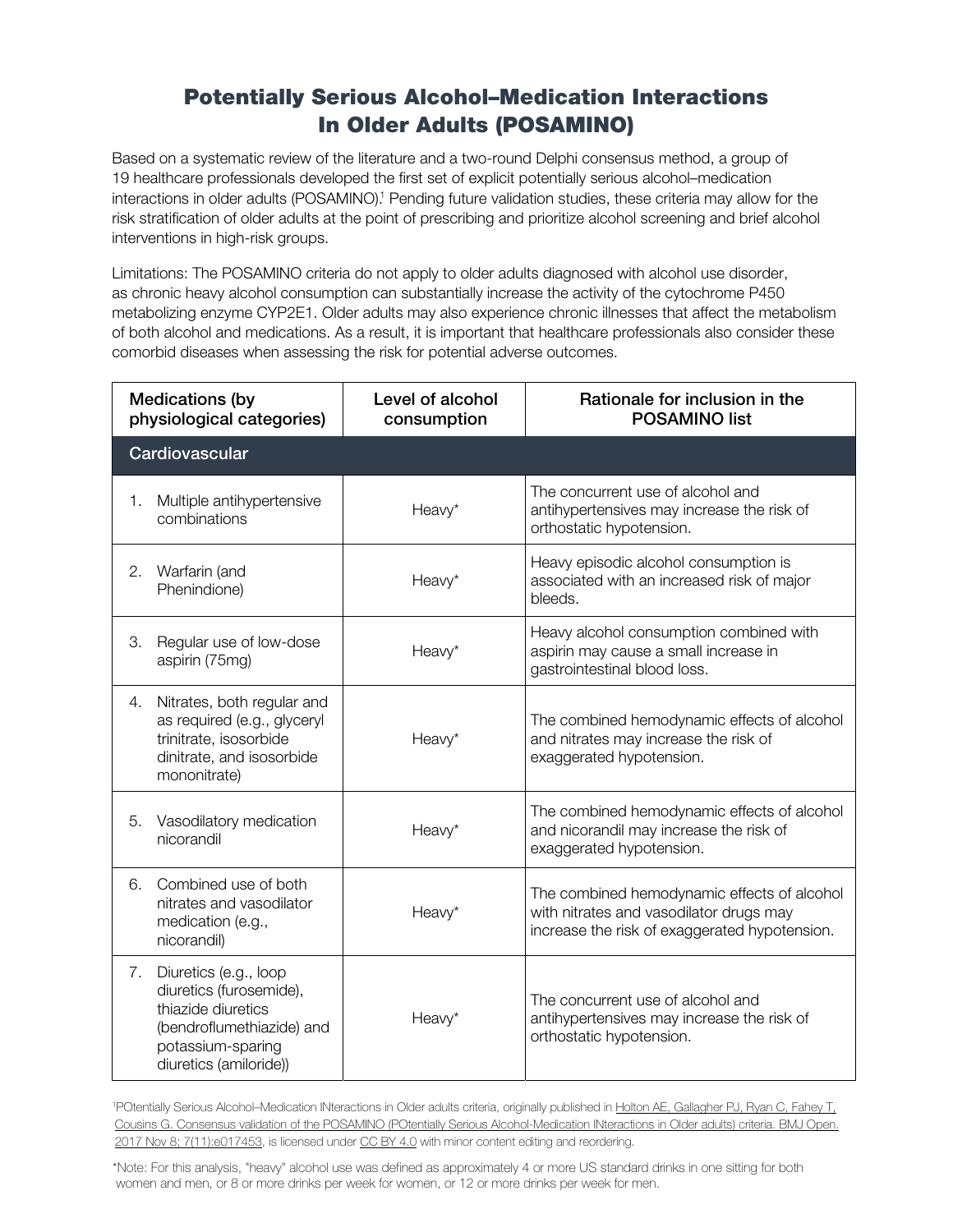| <b>Medications (by</b><br>physiological categories)                                                         | Level of alcohol<br>consumption | Rationale for inclusion in the<br><b>POSAMINO list</b>                                                                                       |  |
|-------------------------------------------------------------------------------------------------------------|---------------------------------|----------------------------------------------------------------------------------------------------------------------------------------------|--|
| Alpha blockers<br>8.<br>(e.g., terazosin)                                                                   | Heavy*                          | The concurrent use of alcohol and<br>antihypertensives may increase the risk of<br>orthostatic hypotension.                                  |  |
| Centrally acting<br>9.<br>antihypertensives<br>(e.g., clonidine or<br>methyldopa)                           | Heavy*                          | Alcohol consumption combined with centrally<br>acting antihypertensives may increase the risk<br>of sedation and/or orthostatic hypotension. |  |
| <b>Respiratory system</b>                                                                                   |                                 |                                                                                                                                              |  |
| First-generation<br>1.<br>antihistamines<br>(e.g., promethazine)                                            | Any                             | Concurrent alcohol consumption with first-<br>generation antihistamines can increase the risk<br>of sedation.                                |  |
| Central nervous system (CNS)                                                                                |                                 |                                                                                                                                              |  |
| Benzodiazepines<br>1.<br>(e.g., diazepam) and<br>benzodiazepine-related<br>medications<br>(e.g., zopiclone) | Heavy*                          | Alcohol consumption combined with<br>benzodiazepines and benzodiazepine-related<br>medications may enhance CNS depressant<br>effects.        |  |
| Opioids<br>2.                                                                                               | Heavy*                          | Alcohol consumption combined with opioids<br>may enhance CNS depressant effects of<br>alcohol.                                               |  |
| Duloxetine<br>З.                                                                                            | Heavy*                          | Heavy alcohol consumption combined with<br>duloxetine may increase the risk of<br>hepatotoxicity.                                            |  |
| All antipsychotics<br>4.                                                                                    | Heavy*                          | Alcohol consumption combined with<br>antipsychotics may increase the risk of<br>sedation.                                                    |  |
| Barbiturates<br>5.                                                                                          | Any                             | Alcohol consumption combined with<br>barbiturates may increase the risk of sedation.                                                         |  |
| Antiepileptic drugs (AEDs)<br>6.                                                                            | Heavy*                          | Heavy alcohol consumption can increase the<br>risk of seizures and sedation in patients taking<br>AEDs.                                      |  |
| Tricyclic antidepressants<br>7.                                                                             | Any                             | Alcohol consumption combined with<br>antidepressants may enhance the CNS<br>depressant effects of alcohol.                                   |  |
| Tetracyclic<br>8.<br>antidepressants                                                                        | Any                             | Alcohol consumption combined with<br>antidepressants may enhance the CNS<br>depressant effects of alcohol.                                   |  |

<sup>1</sup>POtentially Serious Alcohol–Medication INteractions in Older adults criteria, originally published in Holton AE, Gallagher PJ, Ryan C, Fahey T, [Cousins G. Consensus validation of the POSAMINO \(POtentially Serious Alcohol-Medication INteractions in Older adults\) criteria. BMJ Open.](https://www.ncbi.nlm.nih.gov/pmc/articles/PMC5695415/pdf/bmjopen-2017-017453.pd)  [2017 Nov 8; 7\(11\):e017453,](https://www.ncbi.nlm.nih.gov/pmc/articles/PMC5695415/pdf/bmjopen-2017-017453.pd) is licensed unde[r CC BY 4.0](https://creativecommons.org/licenses/by/4.0/legalcode) with minor content editing and reordering.

\*Note: For this analysis, "heavy" alcohol use was defined as approximately 4 or more US standard drinks in one sitting for both women and men, or 8 or more drinks per week for women, or 12 or more drinks per week for men.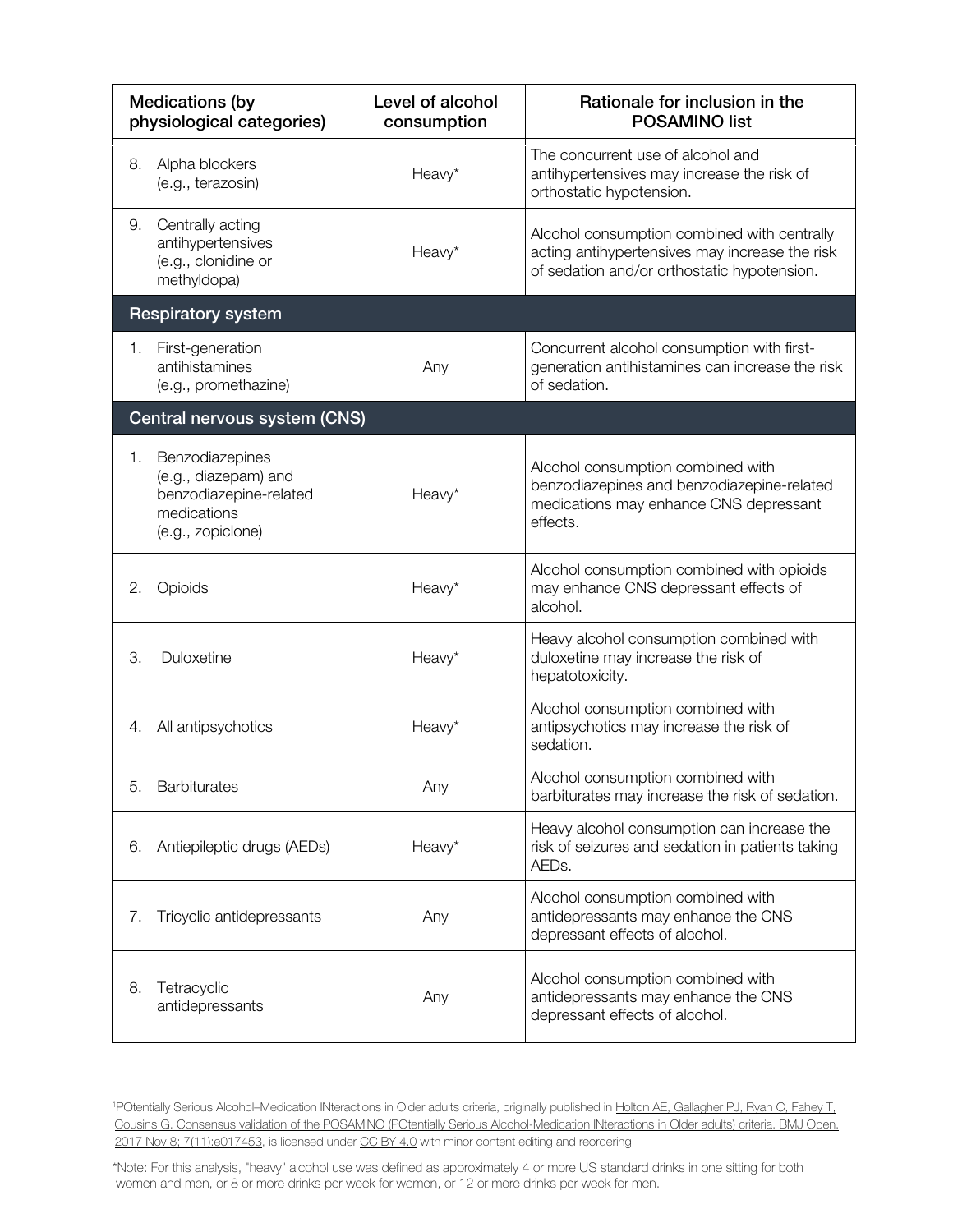| <b>Medications (by</b><br>physiological categories)                            | Level of alcohol<br>consumption | Rationale for inclusion in the<br><b>POSAMINO list</b>                                                                                                                                                 |
|--------------------------------------------------------------------------------|---------------------------------|--------------------------------------------------------------------------------------------------------------------------------------------------------------------------------------------------------|
| Mirtazapine<br>9.                                                              | Any                             | Alcohol consumption combined with<br>antidepressants may enhance the CNS<br>depressant effects of alcohol.                                                                                             |
| 10. Monoamine Oxidase<br>Inhibitors (MAOIs)                                    | Any                             | A potentially life-threatening hypertensive<br>reaction can develop in patients taking<br>non-selective MAOIs who consume drinks<br>rich in tyramine (e.g., wines, beers, and<br>non-alcoholic beers). |
| 11. Paracetamol, long-term<br>regular use (e.g., 1g four<br>times a day)       | Heavy*                          | Heavy alcohol consumption may increase the<br>risk of paracetamol hepatotoxicity especially if<br>alcohol intake is abruptly stopped.                                                                  |
| 12. Alcohol consumption with<br>gabapentin (when used<br>for neuropathic pain) | Heavy*                          | Alcohol combined with medications for<br>neuropathic pain may increase the risk of<br>sedation.                                                                                                        |
| 13. Pramipexole or<br>amantadine                                               | Heavy*                          | Alcohol combined with pramipexole<br>or amantadine may increase the risk<br>of sedation.                                                                                                               |
| 14. Apomorphine                                                                | Heavy*                          | Alcohol combined with apomorphine may<br>increase the risk of orthostatic hypotension.                                                                                                                 |
| 15. Levodopa (alone or<br>in combination with<br>carbidopa)                    | Heavy*                          | Alcohol combined with levodopa (alone or in<br>combination with carbidopa) may increase the<br>risk of orthostatic hypotension.                                                                        |
| <b>Endocrine</b>                                                               |                                 |                                                                                                                                                                                                        |
| Insulin<br>1.                                                                  | Heavy*                          | Alcohol consumption may enhance<br>the hypoglycemic effect of insulin.                                                                                                                                 |
| Metformin<br>2.                                                                | Heavy*                          | Heavy alcohol consumption combined with<br>metformin may increase the risk of lactic<br>acidosis.                                                                                                      |
| Sulphonylureas<br>З.                                                           | Heavy*                          | Alcohol consumption can enhance<br>the hypoglycemic effects of antidiabetics.                                                                                                                          |
| Meglitinides<br>4.<br>(e.g., nateglinide)                                      | Heavy*                          | Alcohol consumption can enhance<br>the hypoglycemic effects of antidiabetics.                                                                                                                          |
| Thiazolidinediones<br>5.<br>(e.g., pioglitazone)                               | Heavy*                          | Alcohol consumption can enhance the<br>hypoglycemic effects of antidiabetics.                                                                                                                          |

<sup>1</sup>POtentially Serious Alcohol–Medication INteractions in Older adults criteria, originally published in Holton AE, Gallagher PJ, Ryan C, Fahey T, [Cousins G. Consensus validation of the POSAMINO \(POtentially Serious Alcohol-Medication INteractions in Older adults\) criteria. BMJ Open.](https://www.ncbi.nlm.nih.gov/pmc/articles/PMC5695415/pdf/bmjopen-2017-017453.pd)  [2017 Nov 8; 7\(11\):e017453,](https://www.ncbi.nlm.nih.gov/pmc/articles/PMC5695415/pdf/bmjopen-2017-017453.pd) is licensed unde[r CC BY 4.0](https://creativecommons.org/licenses/by/4.0/legalcode) with minor content editing and reordering.

\*Note: For this analysis, "heavy" alcohol use was defined as approximately 4 or more US standard drinks in one sitting for both women and men, or 8 or more drinks per week for women, or 12 or more drinks per week for men.